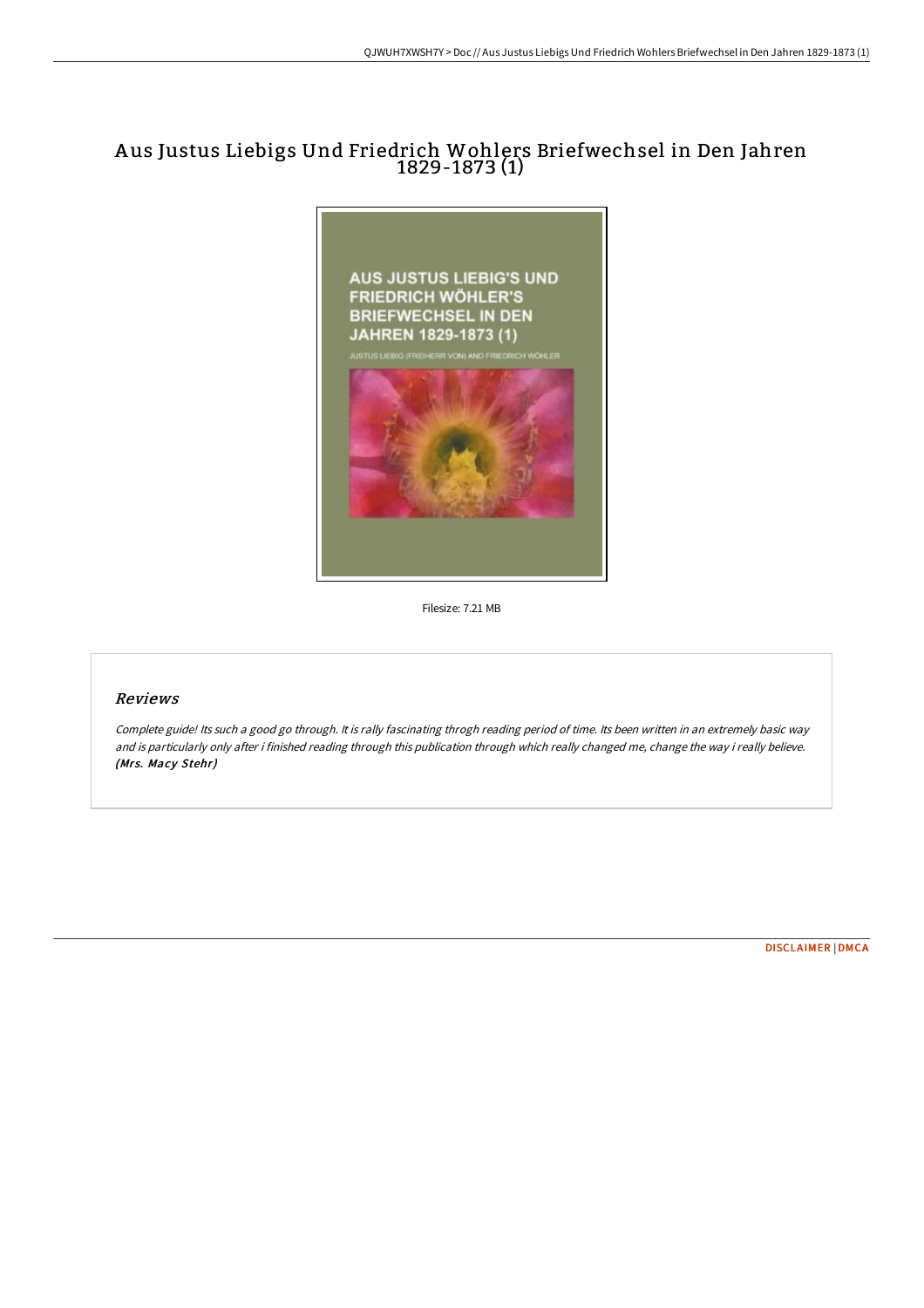## AUS JUSTUS LIEBIGS UND FRIEDRICH WOHLERS BRIEFWECHSEL IN DEN JAHREN 1829-1873 (1)



RareBooksClub. Paperback. Book Condition: New. This item is printed on demand. Paperback. 88 pages. Original publisher: Washington : U. S. G. P. O. : For sale by the Supt. of Docs. , U. S. G. P. O. , 2004. LC Number: KF26 . J8526 2004c OCLC Number: (OCoLC)57292988 Subject: Refugees -- Government policy -- United States. Excerpt: . . . 11 But I guess it does vary, doesnt it, about what kind of support an individual gets or a family gets to try to get them going in the communities. Is that right EWEY Mr. D. The per-capita amount for refugees is 800 and then the NGO gets a headquarters portion about that. As far as each refugee, they get a fixed amount. But the ability to integrate de-pends a lot on the anchor relative or an anchor group that has al-ready gone through the drill of getting housing, getting language training, and so forth. We are finding, for example, with the Somali Bantus, a wonder-ful group from Africa that has survived all kinds of persecution and have still come through, they are really capable, adept, good man-agers. They have shown it in the camps in Kenya. They had to start from scratch when they came here, and I saw how they were starting in Utica, New York. They were given a warm welcome by Utica. Utica loves refugees; Utica has benefited from refugees. The town that was going downhill is now reviving because of ref-ugees and Somali Bantus are coming into that welcoming atmos-phere. So even though they are new and just beginning and there are still only a few, they are going to be good citizens of Utica. Senator K. Well, that is a good story. In Lowell, Massa-ENNEDY chusetts, is the second highest number of Cambodians outside...

 $\mathbb{R}$ Read Aus Justus Liebigs Und Friedrich Wohlers [Briefwechsel](http://digilib.live/aus-justus-liebigs-und-friedrich-wohlers-briefwe.html) in Den Jahren 1829-1873 (1) Online  $\begin{array}{c} \hline \end{array}$ Download PDF Aus Justus Liebigs Und Friedrich Wohlers [Briefwechsel](http://digilib.live/aus-justus-liebigs-und-friedrich-wohlers-briefwe.html) in Den Jahren 1829-1873 (1)